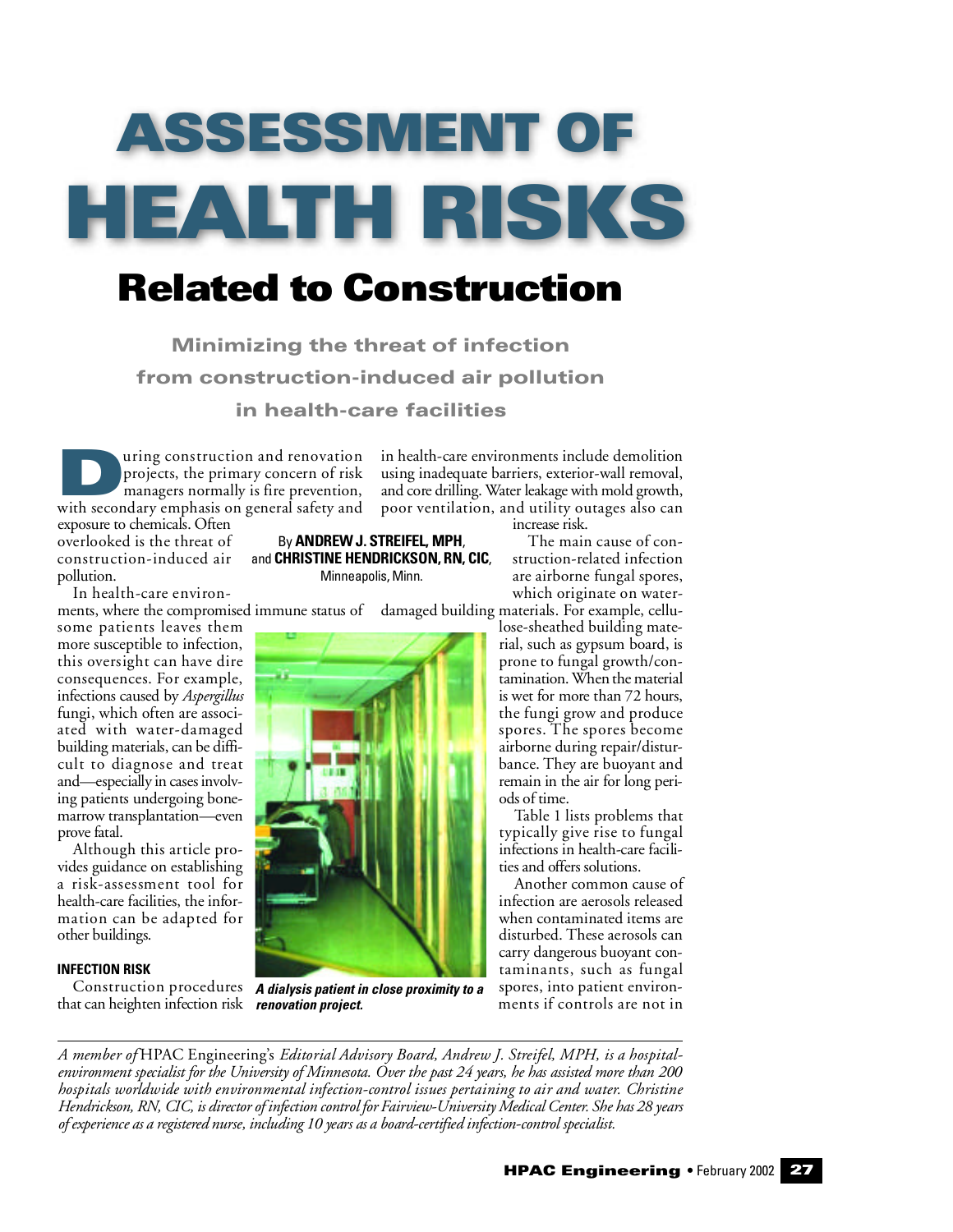| <b>Problem</b>                                                                                                                                                                             | Cansoquesco                                                                                                                                      | <b>Solution</b>                                                                                                                                       |  |
|--------------------------------------------------------------------------------------------------------------------------------------------------------------------------------------------|--------------------------------------------------------------------------------------------------------------------------------------------------|-------------------------------------------------------------------------------------------------------------------------------------------------------|--|
| Water-damaged<br>building materials                                                                                                                                                        | Water leaks soak building materials,<br>causing mold growth, which,<br>when disrupted can cause fungal<br>infections in compromised individuals. | Determine a barrier and airflow for the<br>containment of airborne fungal spores.<br>Also, determine remediation and<br>decontamination requirements. |  |
| <b>Ductwork</b><br>Poor-fitting ducts and shutdowns<br>can change internal pressure<br>disruption<br>relationships, causing the<br>migration of airborne particles.<br>to protected areas. |                                                                                                                                                  | <b>Olvert compromised patients away</b><br>from such activity. Provide assured<br>pressures, air exchanges, and filtration<br>In designated areas.    |  |
| <b>Open windows</b><br>Outdoor-excevation or demolition<br>debris may inflitrate protected<br>patient areas.                                                                               |                                                                                                                                                  | Closs and lock windows. Seal around<br>the frame or other leakage points.                                                                             |  |
| <i><b>Improper</b></i><br>fan setting or<br>filter installation                                                                                                                            | Airborne contaminants may<br>enter the building.                                                                                                 | Provide preventive maintenance to<br>assure appropriate air-handling-system<br>cceration.                                                             |  |

*TABLE 1. Problems that typically give rise to fungal infections in health-care facilities.*

place. In "Guidelines for Design and Construction of Hospital and Healthcare Facilities 2001," The American Institute of Architects (AIA) provides guidance on the assessment and control of construction aerosols.

## **RISK ASSESSMENT**

For all projects, especially those related to health care, the risks of constructioninduced infection should be assessed. The Infection Control Risk Assessment (ICRA) is part of the Joint Commission on Accreditation of Healthcare Organizations (JCAHO) inspection process (for more on the ICRA, see Andrew J. Streifel's article "Health-Care IAQ: Guidance for Infection Control" in the October 2000 issue of *HPAC Engineer ing*).

A risk assessment should take into consideration:

- The patient population.
- The extent of the project.
- The duration of the project.

• The impact of the project on mechanical systems.

• Whether the space will remain occupied during the project.

A risk assessment should be started during the concept-planning phase of a project, when scope, location, equipment size, etc. are determined. The internal and external impacts of the p roject should be considered during the design-development phase, coinciding with space planning and the determination of equipment location and trafficflow patterns.

During the bid process, value-engineering decisions must be carefully examined regarding the potential for fungal growth and indoor-air-quality problems. Although preventive maintenance arising from a risk assessment may be costly, it often is substantially less so than problems related to building acceptance and litigation over water-damage issues.

During the implementation phase of a project, amid demolition, reconstruction, cleanup, etc., problems can be minimized in part by providing break areas and bathroom facilities for workers.

Commissioning criteria should include the prevention of the installation of water-damaged materials, as well as p redetermined ventilation parameters.

Major points of a risk assessment for health-care facilities can be found in Chapter 5 of the AIA's "Guidelines for Design and Construction of Hospital and Healthcare Facilities 2001."

# **SAMPLE ICRA**

The following is an example of a completed ICRA for an information-system upgrade in an intensive-care unit.

# **Infection Control Risk Assessment Matrix of Precautions for Constr uction**  $&$  Renovation

**Step 1.** Using the following table (Table 2), identify the type of construction-project activity. *This project will occur in the intensive - c a re unit and be of*

| Type A | Inspection and non-invasive activities<br>Include, but are not limited to:<br>. The removal of ceiling tiles for visual inspection (limited to one ble per 50 sq ft).<br>· Painting (but not sanding).<br>. Wall covering, electrical trim work, minor plumbing, and activities that do not<br>generate dust or require the cutting of walls or access to ceilings other than<br>for visual inspection.                                                                                           |  |  |  |
|--------|---------------------------------------------------------------------------------------------------------------------------------------------------------------------------------------------------------------------------------------------------------------------------------------------------------------------------------------------------------------------------------------------------------------------------------------------------------------------------------------------------|--|--|--|
| Type B | Small-scale, short-deretion activities that create minimal dust<br>Include, but are not limited to:<br>. The installation of telephone and computer cabiing.<br>· Access to chase speces.<br>. The cutting of walls or cellings where dust migration can be controlled.                                                                                                                                                                                                                           |  |  |  |
| Type C | Work that generates a moderate to high lavel of dust or requires demolition or<br>removal of any fixed building components or assemblies<br>Includes, but is not limited to:<br>. The sanding of walls for painting or wall covering.<br>. The removal of floor coverings, celling tiles, and casework.<br>- New-wall construction.<br>· Minor duct work or electrical work above collings.<br>. Major cabiing activities.<br>- Any activity that cannot be completed within a single work shift. |  |  |  |
| Type D | Major demolition and construction projects<br>Include, but are not limited to:<br>. Activities that require consecutive work shifts.<br>. Activities that require heavy demolition or the removal of a complete cabling system.<br>· New construction.                                                                                                                                                                                                                                            |  |  |  |

*TABLE 2. Types of construction activity.*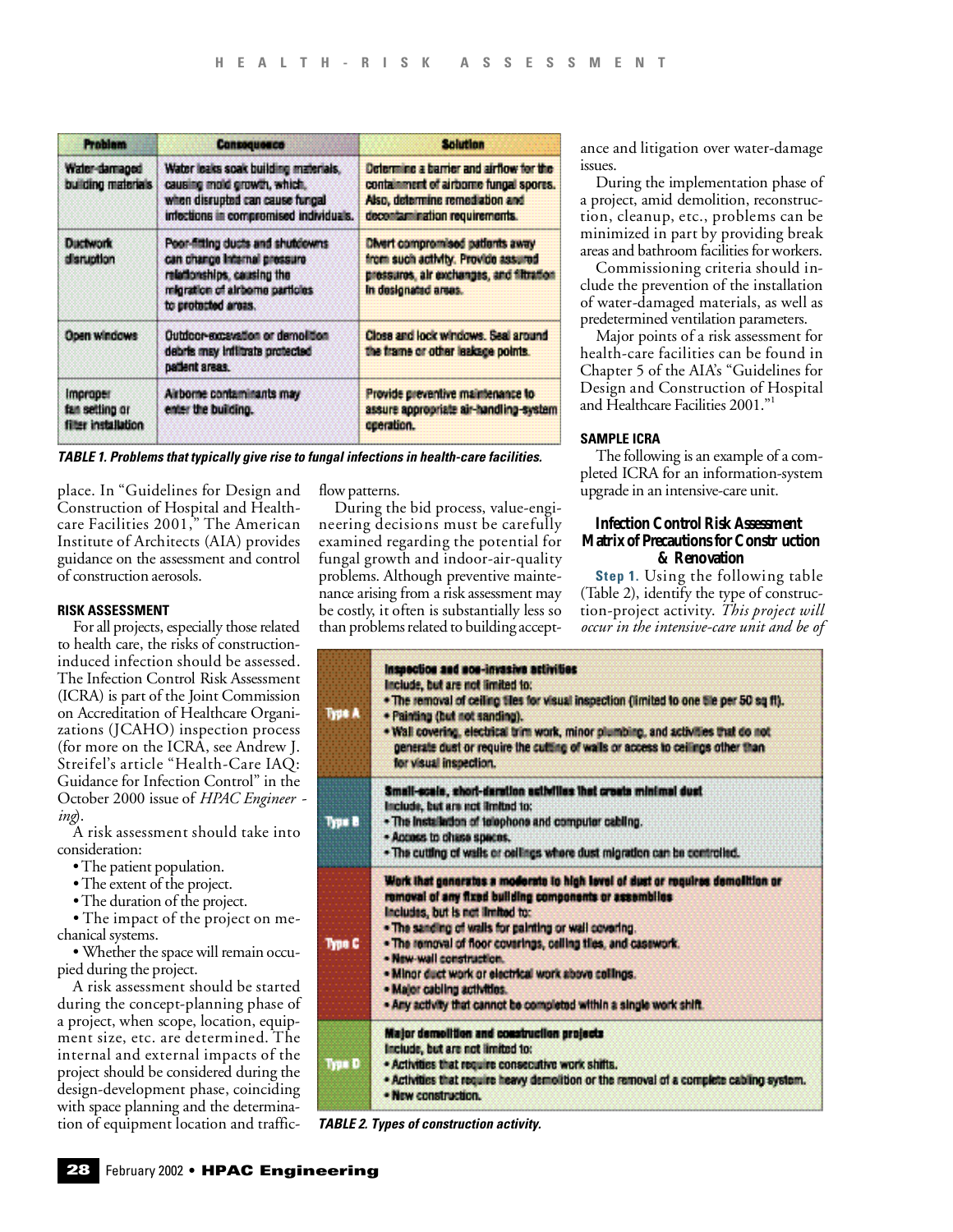| <b>Low risk</b> | <b>Medium risk</b>                                                                                                                        | High risk                                                                                                                                                                                                                   | Highest risk                                                                                                                                                                                                                                                                                    |  |
|-----------------|-------------------------------------------------------------------------------------------------------------------------------------------|-----------------------------------------------------------------------------------------------------------------------------------------------------------------------------------------------------------------------------|-------------------------------------------------------------------------------------------------------------------------------------------------------------------------------------------------------------------------------------------------------------------------------------------------|--|
| · Office aroas  | - Cardiology<br>· Echocardiography<br>- Endoscopy<br>- Nuclear medicine<br>- Physical therapy<br>· Radiology/MRI<br>- Respiratory therapy | . Critical-care unit<br>· Emergency room<br>. Labor and delivery<br>- Laboratories (specimen)<br>. Newborn nursery<br>· Outpatient surgery<br>· Padlatrics<br>· Pharmacy<br>· Post-anosthesia-care unit<br>· Surgical units | . Any area caring for<br><b>Immunocompromised</b><br>patients<br>· Burn and<br>· Cardiac-catholerization lab<br>. Contral storile supply<br>· Intersive-care units<br>. Medical unit<br>· Negative-pressure<br>Isolation rooms<br>· Oncology<br>· Operating rooms,<br>Including C-section rooms |  |

*TABLE 3. Patient risk groups.*

### *the Type C variety.*

**Step 2.** Using the following table  $(Table 3)$ , identify the patient risk groups that will be affected. If more than one risk group will be affected, select the higher risk group. *This project will affect patients who have had orthopedic surgery.*

**Step 3.** Identify the areas surrounding

*the wires into patient-care areas because of the age of the building. Patients determined to be at risk should be dive rted to another intensive-care unit until the wire pulling is f i n i s h e d .*

(Note: Renovation/construction areas should be isolated from occupied areas during construction and provide clean-

| <b>Unit below</b>            | <b>Unit show</b>  | Luteral               | Lateral               | <b>Behind</b>     | <b>Front</b>      |
|------------------------------|-------------------|-----------------------|-----------------------|-------------------|-------------------|
| <b>Startie</b><br>procassing | Surgery           | intensive-care<br>und | intansive-care<br>une | Cutside           | Outside           |
| Risk group                   | <b>Risk group</b> | <b>Risk group</b>     | Risk group            | <b>Risk group</b> | <b>Risk group</b> |

*TABLE 4. Areas surrounding the project area.*

the project area, assessing potential impact (Table 4).

**Step 4.** Identify the specific site of the activity (e.g., patient rooms, medication room, etc.). *The workers will be pulling computer wires and upgrading communi cation in patient rooms and corridors.*

**Step 5.** Identify issues related to:

• Ventilation (outages, airflow direction, clean to dirty, etc.).

• Plumbing (outages, hand-washing access, work area, flushing, etc.).

• Electricity (outages for critical equipment in special-ventilation areas, monitoring, etc.).

*A i r b o rne-infection isolation rooms and patient rooms with immune-compromised conditions will re q u i re frequent checks and utilization of portable HEPA filters.*

**Step 6.** Identify containment measures, using prior assessment. What types of barriers (e.g., solid-wall barriers) are there? Will HEPA filtration be required? *Po rtable filters should be used when pulling* to-dirty airflow with respect to surrounding areas.)

**Step 7.** Consider the potential risk of water damage. Is there a risk because of compromised structural integrity (e.g., wall, ceiling, roof)? *No.* 

# Outbreaks

The following are examples of outbreaks in health-care facilities:<br>In 1998, a pressure imbalance in a building housing an oncom-• In 1998, a pressure imbalance in a building housing an oncology and bonemarrow-patient-care area caused construction aerosol to migrate to patient rooms. $^2$ Fifty percent of the protected-patient rooms were depressurized, as was the patientcare unit housing immune-compromised patients.

• In 1991, an outbreak was associated with the installation of a supply elevator in the kitchen area of a hospital with a transplant unit. Interventions using prescribed infection-control measures reduced the infection rate in solid-organ-transplant patients from 9.4 to 1.5 percent.

• In 1988, an outbreak caused by *Aspergillus flavus* among bone-marrow-transplant patients was associated with laundry becoming contaminated because of road construction and there not being a back door on the laundry truck. The infection rate jumped from 3 to almost 7 percent that year.

**Step 8.** Work hours: Can or will the work be done during non-patient-care hours? *No. Ca re must be taken to contact the nursing supervisor before workers begin to determine the most-sensitive patients and c o o rdinate the pro g ress of the pro j e c t .*

**Step 9.** Plan to discuss the following containment issues with the project team: traffic flow, housekeeping, debris removal (how and when).

**Comments:** *This is a very sensitive job*, *but the patients are not part i c u l a rly i m m u n e - c o m p romised. The project will take five days to complete. Ex t ra attention may be re q u i red for the last few wire pulls because the intensive - c a re unit may begin to fill up tow a rd the end of the week, and patients may need to be moved.* 

Note: The ICRA can be modified throughout a project. Revisions must be communicated to the project manager.

#### **CONCLUSION**

No building under construction or being renovated is immune to hazardous conditions, including constructioninduced air pollution. That is why a risk assessment is important for all projects. The proliferation of fungi from waterdamaged building materials may result in an owner not accepting a building. Often, buildings are water-damaged because the contractors did not store gypsum board in a weather-protected area, or the gypsum board was installed flush with the poured slab, enabling water absorption. Water damage and subsequent mold growth should be prohibited as part of building specifications.